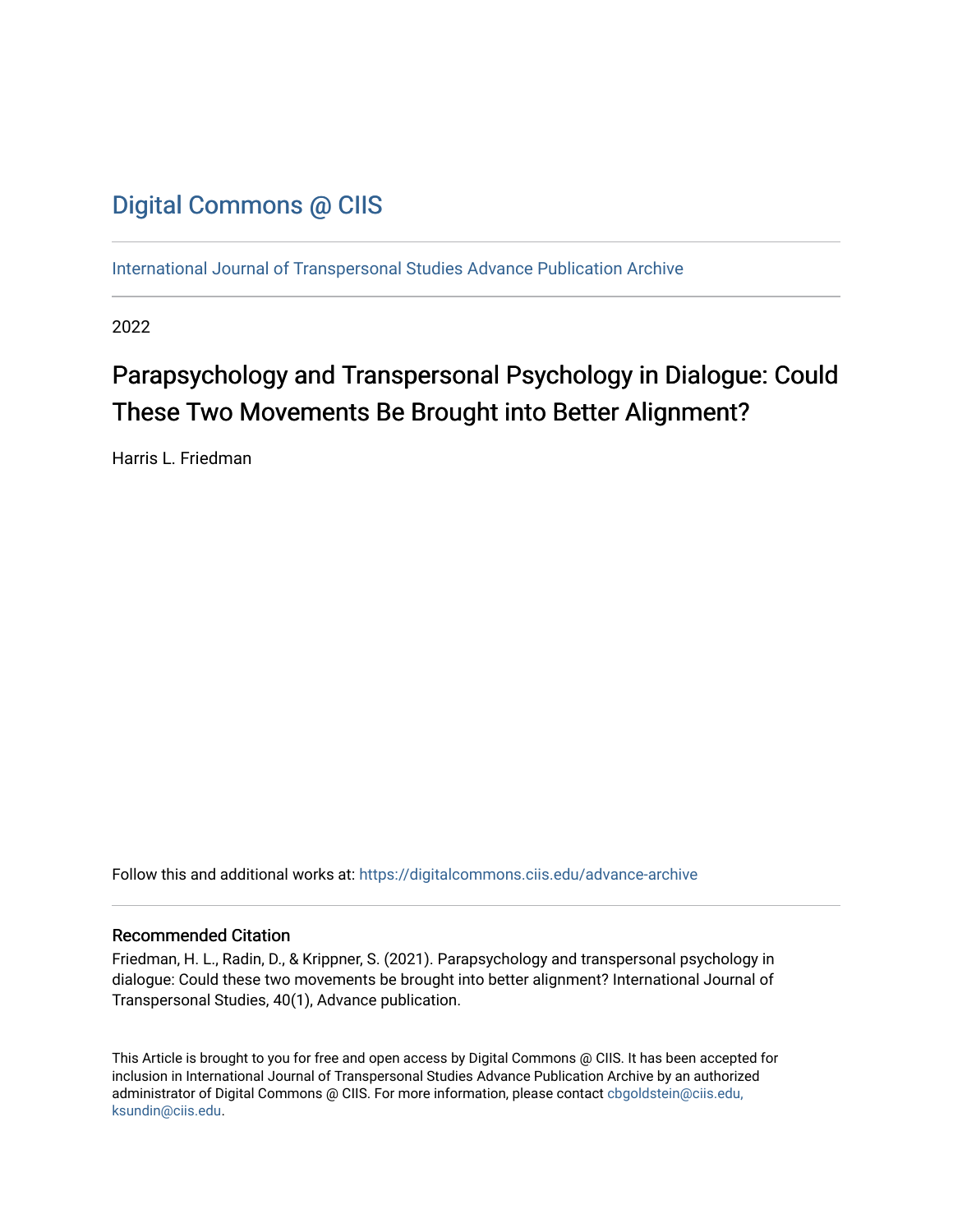# **Parapsychology and Transpersonal Psychology in Dialogue: Could These Two Movements Be Brought into Better Alignment?**

*Harris L. Friedman1* University of Florida Gainesville, FL, USA

*Dean Radin* Institute of Noetic Sciences Petaluma, CA, USA

### *Stanley Krippner* Saybrook University

Pasadena, CA, USA

Parapsychology and transpersonal psychology were founded independently and have evolved separately as two distinct movements, although there is considerable overlap in both their content and in the interests of a number of scholars who are active in both areas. Harris Friedman, Co-President of the Association of Transpersonal Psychology, and Dean Radin, President of the Parapsychological Association, engaged in an informal discussion on the salient commonalities and differences between the two movements, focusing on exploring ways that the two could be brought into better alignment, such as including more transpersonal approaches within parapsychological studies and vice versa. Stanley Krippner, whose seminal work straddles both areas, chaired the panel, introducing and serving as a discussant for Friedman's and Radin's views, as well as in presenting his own views on the relationship between parapsychology and transpersonal psychology.

#### **Keywords:** *parapsychology, transcendence, Daryl Bem, Etzel Cardeña, transpersonal psychology, transcend*

**Stanley Krippner:** Welcome everybody! This is going to be a special treat for all of you. I'm going to be introducing the folks who are on the panel very, very briefly, so we have plenty of time for interchange and discussion. You all know who Dean Radin is. What you might not know is that he has a new book out, *Real Magic* (Radin, 2018), which I highly recommend. You may not know Harris Friedman, but you might know of the two books that he co-edited with me, both on parapsychology. Number one is *Mysterious Minds* (Krippner & Friedman, 2009), and number two is *Debating Psychic Experiences* (Krippner & Friedman, 2010). Some of you even contributed to both of those books. Now you see the real Harris Friedman and you know he's not just a ghostwriter.

**Dean Radin:** So to speak.

**Stanley:** I'm going to not assume that you all know what we mean by the terminology we will use. Transpersonal psychology has many definitions. I will

give you mine. Psychology is the scientific study of behavior and experience. Transpersonal psychology covers everything that mainstream psychology does but it focuses on behaviors and experiences, which seem to transcend an individual's, or group's, sense of identity, with special attention to how those behaviors and experiences can be transformative in some way or another. I would define parapsychology as the scientific study of behaviors and experiences that seem to transcend mainstream science's explanation and understanding of time, space, and energy. Now, you note the similar words, "transcend" and "transcendence," that provides us with a semantic link. We're going to find out if there were other links and we're going to find out why the fields don't interact more frequently. I'm a charter member of both the Parapsychological Association and the Association of Transpersonal Psychology, and transpersonal psychology has a very nice journal. The editors of the journal early on made the statement, we're not going to have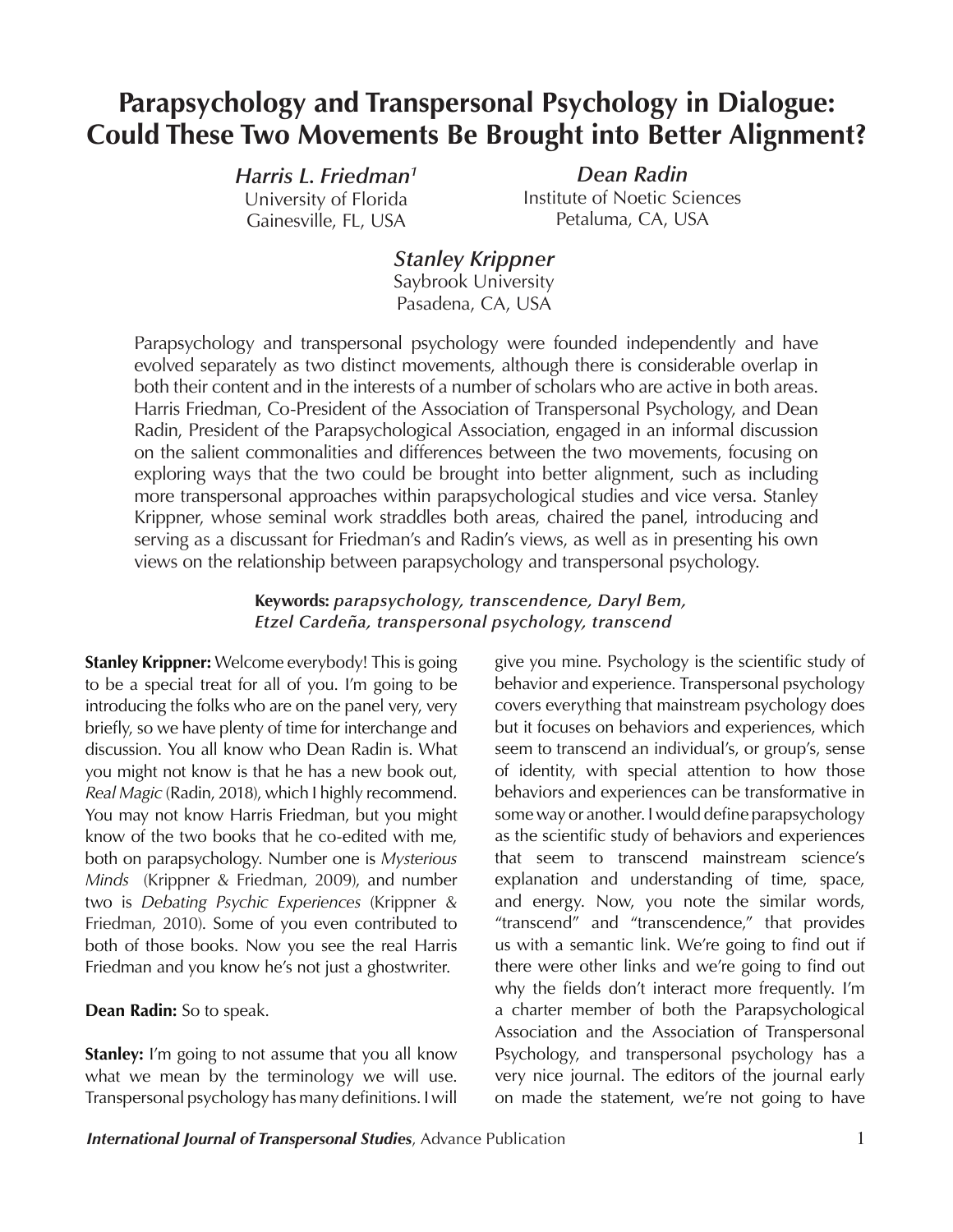articles about parapsychology in the journal unless they're really breakthrough articles. Well, those breakthrough articles have never appeared, so this is one of the questions. Why not, why have not the two fields interacted? Or maybe on the other hand, maybe they shouldn't interact. These are some of the questions we will delve into. Our first speaker is Dean Radin.

**Dean:** Thank you. I was at the International Transpersonal Conference in Prague last October. There were maybe 2,000 people there. At this (Parapsychological Association) conference we have roughly 130 people. So, what's wrong with this picture? The meeting in Prague reminded me that the degree of overlap between parapsychology and transpersonal psychology is so large that it doesn't make any sense that we're not part of the same organization, because within parapsychology there are plenty of people who are interested in the transformative and phenomenological aspects of transpersonal experiences. The primary difference, as I see it, is that parapsychology tends to be quantitative whereas transpersonal psychology tends to be qualitative in terms of their basic methods. That's the split. Those of you who are anthropologists here generally don't use quantitative methods. Then why are you here and not in the transpersonal camp? Maybe you are in both. By contrast, experimentalists, like myself, don't tend to think very much about transpersonal qualities. It's not that I don't *value* the transpersonal, but rather I just don't think about it much. But perhaps I should. I would suggest then that our two organizations should be part of an umbrella organization in which the experimentalists are one sub-group, and the transpersonal psychologists are another sub-group, but it's still all part of one big organization. That's what I would look forward to.

**Harris Friedman:** When I was a graduate student, I happened to notice a journal in the graduate student lounge at my university. It was an early issue of the *Journal of Transpersonal Psychology*. As I looked at it, I said, "Aha—that's the type of psychology I want to do!" With that said, as Stan mentioned, there are many definitions of transpersonal psychology and we

can't agree among ourselves on any one. I recently coedited the *Wiley Blackwell Handbook of Transpersonal Psychology* (Friedman & Hartelius, 2015/2013), and it consists of 50-plus chapters of different opinions regarding what's important in transpersonal psychology. When people ask me to define the field, I often like to say, "Well, look at the handbook." I also like to mention that there's much in the handbook I don't agree with. But to recognize the different voices in the field, the handbook provides an overview.

Dean, at the beginning of this conference, mentioned the struggle with the name "parapsychology," which covers a lot of baggage that can be problematic for people, particularly folks seeking mainstream recognition. I'm hoping things get better. I'm so pleased that Etzel Cardena's (2018) important article came out recently in the *American Psychologist*. That's a very political coup, and I'm sure there's going to be a lot of pushback—as there was to Daryl Bem's (2011) influential article in the *Journal of Personality and Social Psychology*.

I might mention that transpersonal psychology is subject to a lot of the same stigma and prejudice, but it's not quite as bad as what parapsychology gets. I recently was writing a paper for the *Archives of Scientific Psychology* (Friedman, 2018), the new online journal of the American Psychological Association, on transpersonal psychology. I mentioned some of the connections of transpersonal psychology to parapsychology, and the editor very kindly nudged me into not mentioning that, as transpersonal psychology was seen as questionable enough, so that to link it to parapsychology would be beyond problematic —and I sensed that my paper on transpersonal psychology probably would not get published if I also insisted it addressed parapsychology.

In terms of looking at the differences between these two fields, I think what Dean just mentioned regarding the qualitative-quantitative divide is very real, although I might mention I'm one of the few transpersonal psychologists who does mostly quantitative work, so maybe I should defect and be part of this group. But I think there are a lot of other cultural differences between the two movements that keep us apart and maybe they should be reconsidered.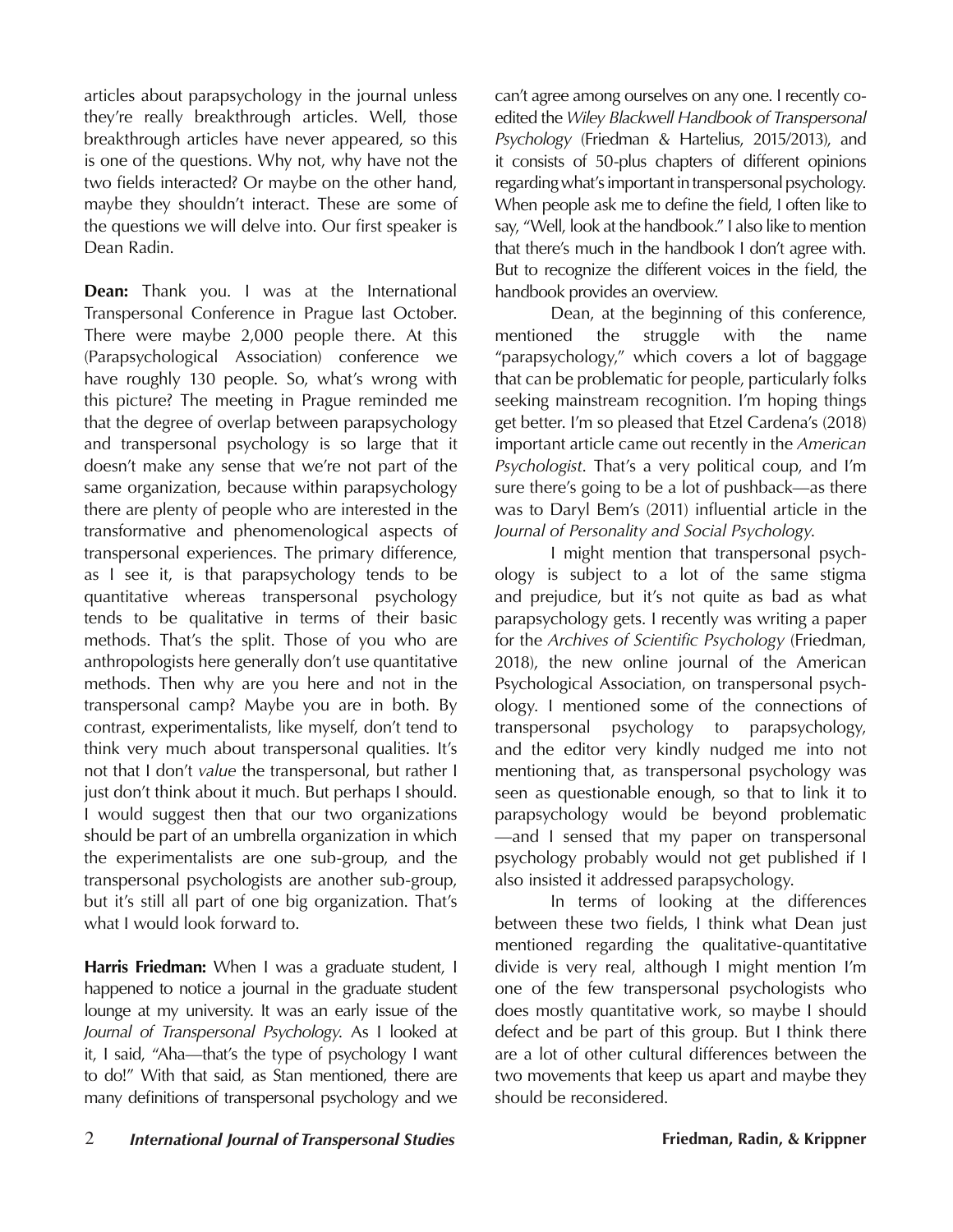Transpersonal psychology has been looking at its name, for example. A lot of folks are arguing we should change the title to "spiritual psychologies." In reflecting on that, Charlie Tart (personal communication, June, 2014) a number of years ago mentioned to me that, when he published his well-known volume on transpersonal psychologies, he had originally wanted to title it using spiritual psychologies, but he couldn't get that name to fly, because spirituality was taboo at that time, so he settled for the term transpersonal. With that said, the term transpersonal today has become associated with the New Age excesses of early transpersonal conferences where people would take psychedelic drugs and run naked through the lobbies of hotels, and all sorts of similar things that some people still remember from previous conferences.

It's really interesting that spirituality has now become mainstream. The division of the American Psychological Association that used to be called "Psychology of Religion" has now retitled itself as "Religion and Spirituality." A number of journals have also come out in the mainstream with spirituality associated with psychology, so spirituality is now accepted, while the term transpersonal psychology—which has compromised to get its foot in the door—now still has this stigma.

In terms of changing the name of transpersonal psychology to spiritual psychology, one of the problems is the spiritual psychology folks tend to be dominated by those with a Judeo-Christian background. If you look at a lot of the spirituality measures they use, if not explicitly, they implicitly point to notions of God and other Judeo-Christian notions that don't really fly so well with some people, say those from a Buddhist background or other non-theistic traditions. There's an attempt in the psychology of spirituality and religion to be more open to other traditions but, clearly if you look at how they're thinking as reflected in their articles, it's very Judeo-Christian.

On the other hand, the roots of transpersonal psychology come mainly from both the psychedelic innovations in our culture, where people started having firsthand experiences of transcendence or similar experiences, and also from the encounters with the Eastern traditions, such as Hinduism,

Buddhism, and other Eastern traditions, as well as many indigenous traditions. One of the cultural divides between the psychology of religion and spirituality with transpersonal psychology is the implicit assumption of adhering to more of an Eastern or indigenous viewpoint versus an Abrahamic type of tradition.

With that said, Dean also mentioned the large size of the conference on transpersonal studies in Prague that Dean and I both attended. By contrast to that well-attended conference, in America the Association for Transpersonal Psychology is really languishing. This year, I'm co-President of the Association for Transpersonal Psychology, and we currently have only about 200 members. If you go back to the glory days in the 60s and 70s of the transpersonal movement, at its heyday the transpersonal movement had over 3,000 members. Worldwide, transpersonal psychology is flourishing. It's doing really well in Europe, and it's doing really well in a Brazilian-Portuguese association. In fact, I went to a conference in Brazil last year, and there were over a thousand attendees. There's also a new Ibero-American Association for Spanish-speaking members in Central and South America, and that's doing very well. There is even a movement to have a Chinese transpersonal association movement, for an Indian transpersonal association, as well as a lot of interest in South Africa, but here in America, where the transpersonal movement started, there's not a lot of interest.

One of the things that I am very focused on is trying to revive interest in transpersonal psychology, and I think it has some things to offer that the psychology of religion and spirituality don't have to offer, but in thinking about its relationship to parapsychology, I never heard that the *Journal of Transpersonal Psychology* discouraged parapsychological publications. I know Charlie Tart has published at least one article in that journal regarding the relationship between the two (Tart, 2004), but it wasn't an empirical article, as it was more like an editorial article. I know that the *International Journal of Transpersonal Studies*, of which I am Senior Editor, publishes parapsychological studies. For example, Tobacyk's (2004) revised paranormal measure was published in our journal. We're very open to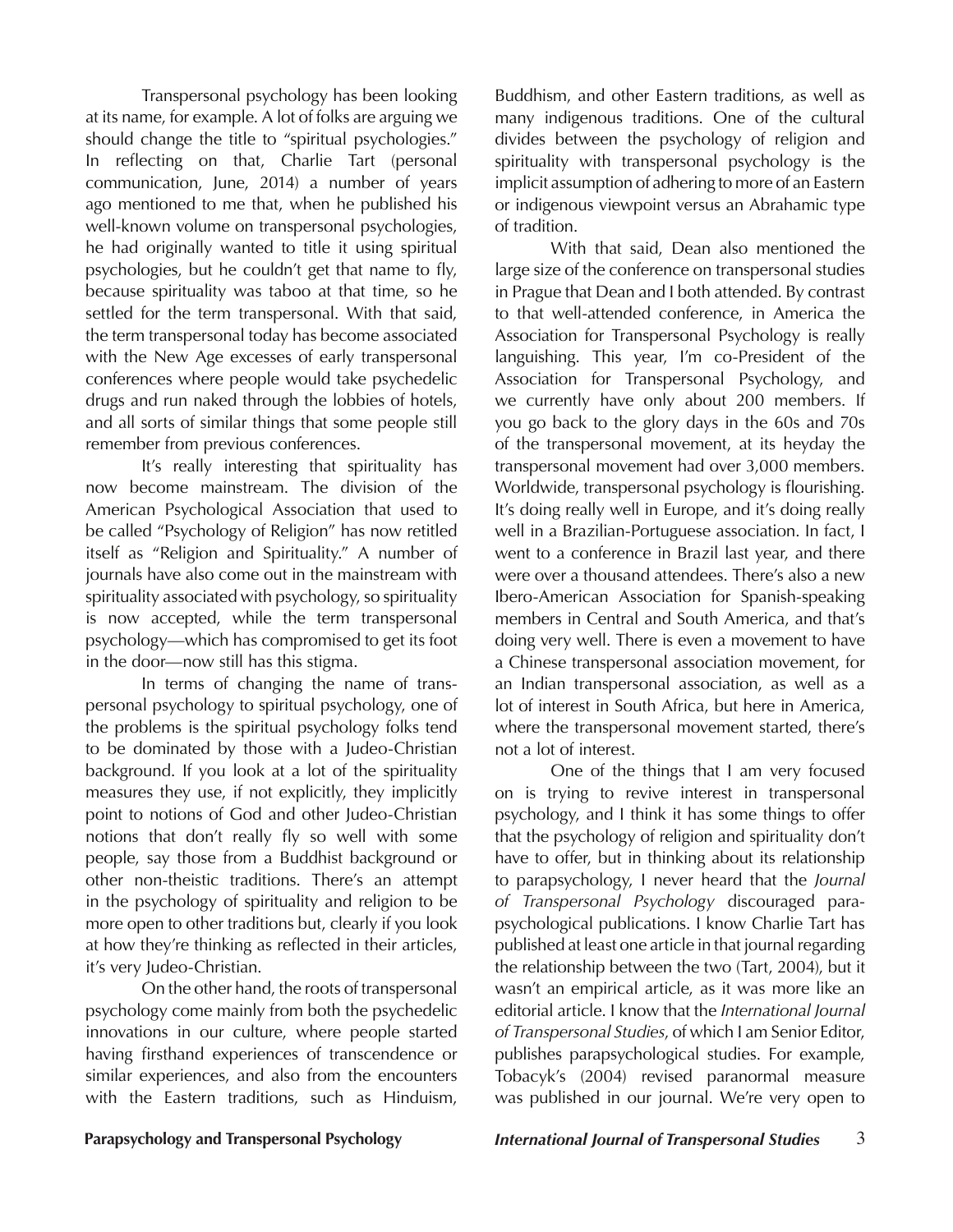parapsychological stuff, but again the cultural divide, the quantitative-qualitative being one example, and I think there's also a divide in terms of morality, or different beliefs about what is good or not so good.

For example, in the transpersonal area doing research with the military would probably be frowned upon. The transpersonal people seem to buy in more in terms of a culture of peace and even passivity, and likewise looking at the parapsychology movement there seems to be a real fascination with powers, with the existence of these "supernatural" abilities. Many of the traditional religions say, "Yeah, you'll get these types of powers if you do meditation and other spiritual practices, but don't get caught up in them, as they're not so good. In fact, if you're not spiritually mature enough, they can corrupt you, and you'll misuse them." And clearly in the transpersonal field there's no shortage of guru abuse and other sorts of problems.

I'm very excited to have this dialogue between parapsychology and transpersonal psychology, and maybe there should be more than a dialogue, some merger or cooperation, such as shared conferences. I think there's a lot of things that are interesting that could come out of this. One thing I want to mention: I am now editing a book on the relationship between parapsychology and transpersonal psychology, so I encourage anybody who would be interested in writing on that topic, who shares interest in both areas, to get in contact with me, and maybe offer to write a chapter.

**Stanley:** Okay. I want to make another semantic distinction. Transpersonal studies is an overall term. Transpersonal psychology is an example of transpersonal studies, but we also have transpersonal anthropology. The excellent journal over which Harris assumed a leading role is the *International Journal for Transpersonal Studies*. Yes, they are much more open to having parapsychological content in that particular journal. Also, I should mention that the word "transpersonal" goes back, would you believe it, to William James, but Carl Jung also used the word transpersonal, Gardner Murphy used the word transpersonal, and so the word has been around a long time. Stanislav Grof was probably the first to use the term transpersonal psychotherapy because of his

work with psychedelics in Prague, and then later, with Grof's development of holotropic breathing.

Transpersonal psychotherapy is more popular in some places than in others. At the upcoming American Psychological Association convention, I'm actually chairing a session on psychedelic psychotherapy. And so, when people ask whether the word transpersonal should be used or not, it certainly has some distinguished roots, including what Grof was doing under the rubric of transpersonal psychotherapy. On his very first visit to the United States, I had an interview with him and he said, "I have to use the word transpersonal to get away with it and not get into trouble with the communists." Again, there are political aspects to all of this, as Harris pointed out. Of course, nothing occurs in a vacuum and with both transpersonal psychology and parapsychology, for better or for worse, there is a political matrix that helps or hinders their development.

**Dean:** I wonder if there's another difference between transpersonal psychology and parapsychology. In parapsychology, the claim is made that the phenomena we study are actually real. That claim is not necessary in transpersonal psychology. Just as in psychology, I can write a paper about beliefs in these kinds of phenomena and get it published without question. I can maybe get such an article into *Science* or *Nature*. But you can't publish it if you add to the end of the paper that the beliefs seem to be based in reality. By comparison, in transpersonal psychology it is more about the psychological aspect of the experience without having to say whether it's actually real.

In the same way we find that, in anthropology, it is fine to talk about the primitive beliefs of people living in the outback, but it's not okay to suggest that their psychic beliefs are actually based on the real thing. It's the reality of these phenomena that some regard as scary, and that's why parapsychology tends to be marginalized, I think, even more than transpersonal psychology. In addition, I have also noticed that basically everywhere else in the world except the United States, these topics are openly acknowledged at the very highest levels. I've been invited to many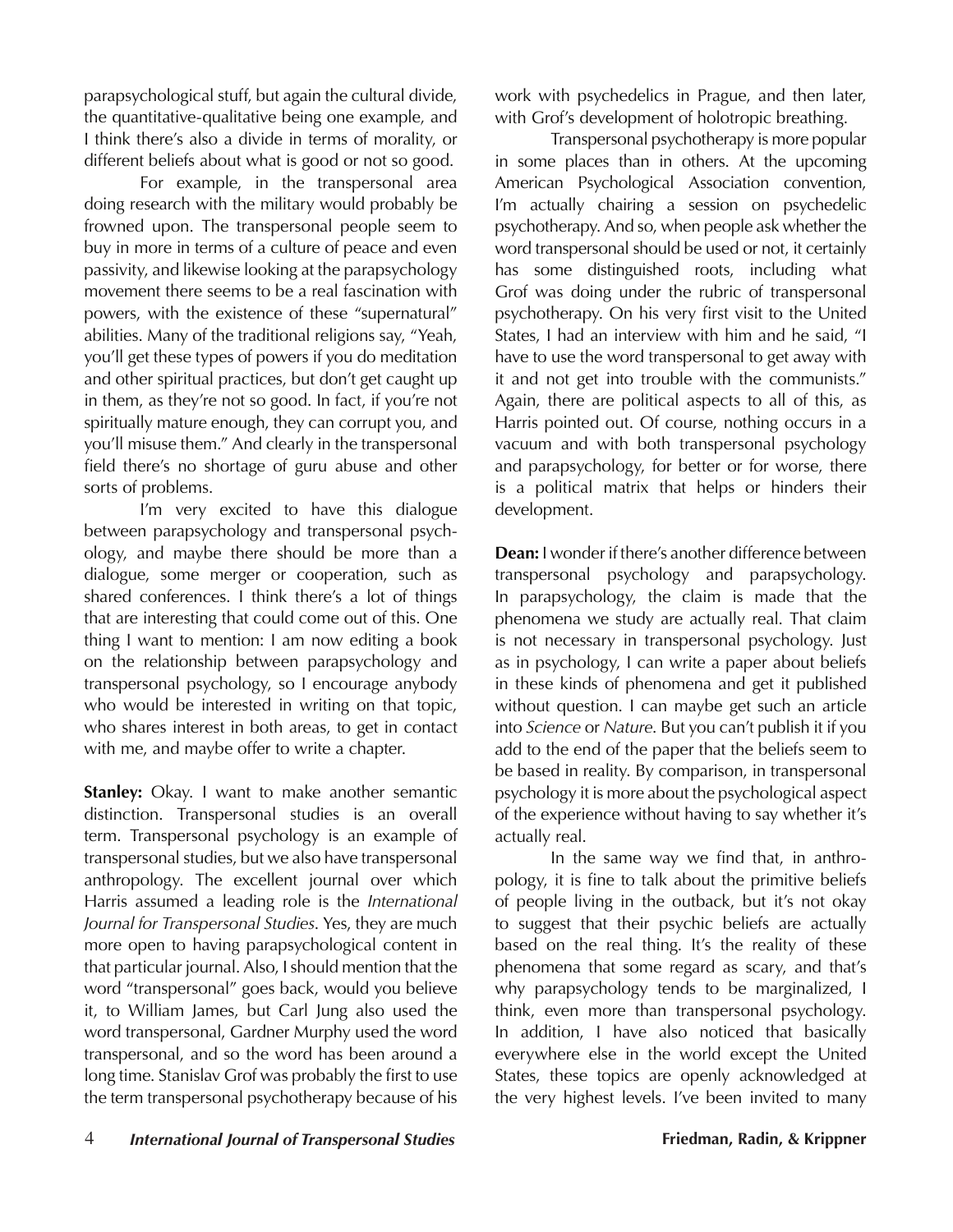countries outside the United States to talk to top-tier scientific, educational, government, and business audiences and, while they're skeptical, they are properly so and respectful, and the venues are often standing room only. Within the U.S., I am rarely invited to speak to mainstream academic audiences unless the venues are strictly private.

One of the reasons I think this is the case is that the United States is an extremely religious country. For example, a 2017 article in the *New York Times* (Bromwich, 2017) reported that 91% of members of Congress identified as Christian. Why is that? Because it helps them to get elected, which in turn means it's reflective of the people who are voting for them. Within traditional religions, the realities of psychic phenomena are fully accepted, but the topic carries a "thou shalt not" red flag warning, because to be too interested in these topics either means you're questioning God or attracting demonic forces. Because our society is permeated with very strongly held religious beliefs, this is probably why it is easier to talk and write about transpersonal psychology rather than parapsychological topics.

**Stanley:** I should mention that I am not in favor of renaming this group "spiritual psychology." Why? Because I think that there are spiritual experiences that are transpersonal, but there are secular experiences that are transpersonal as well. Secular experiences have little to do with spiritually, at least as narrowly defined. Atheists have transpersonal experiences. Agnostics have transpersonal experiences. So, I'm one of the ones who would advise us to keep spiritual in the picture, but not as the title.

**Harris:** I agree also. I think spiritual psychology would be a very poor choice of names and would exclude a lot of things that transpersonal can offer. I'd like to respond to Dean's comment regarding the reality of the phenomena that we both deal with in parapsychology and transpersonal psychology. I do think that parapsychology is more devoted to, dare I say this, a positivistic tradition that wants to affirm an external reality somehow as given that we can discover through our scientific methods —and somehow prove as real. Whereas, I think transpersonal psychology might be more interested in a post-modern, post-conventional notion that all reality is a social construct mediated by language and culture. There really is no independent reality from this vantage, as there's only a co-participative reality.

I'm thinking in terms of my own transpersonal work. Mostly, I've done a lot of work with psychometric measures looking at transpersonal self-concept (e.g., Friedman, 1983). Basically, I'm looking at people's self-reports of their own understanding or construal of whom they are in some experiential narrative. I may be organizing this in a coherent way by looking at issues like reliability and validity in factorial structures, and all of the mathematical nuances, but basically I'm dealing with people's self-reports. I never make any claims about this being real or not real, just interesting variables in terms of how people might differentially think about themselves.

This ontological divide I think is a very important issue in terms of our two communities. I'm thinking just of the tenor of this group. I've been participating, and I've been interested, in parapsychology for many years. I did work with J. B. Rhine back in the 70s and I actually had a research study that I wanted to publish, but my major professor said, while I was finishing up my doctorate, "Don't you dare publish that study, or you'll never get a job in academia" (personal communication, Earl Brown, circa late 1970s). I put it in the file drawer, and recently I wrote a short article about the "reverse" file-drawer problem to help folks talk about not only all the failed experiments being put in the file drawer, but successful ones also being buried due to stigma (Friedman, 2010). I said to my professor, "OK, although I have very powerful supporting evidence." But I buried it in the file drawer because I was in my mid-20s and wanted to be employable.

With that said, back to the ontological divide. I don't know if that can be dealt with, but I do notice that the people in this conference tend to be a more serious lot, more interested in the statistics and the numbers and having some consensual basis for what they're doing. The people in the transpersonal area tend to be, I think, more accepting that everything is true if you believe it to be true, and just more easy-going in that way, but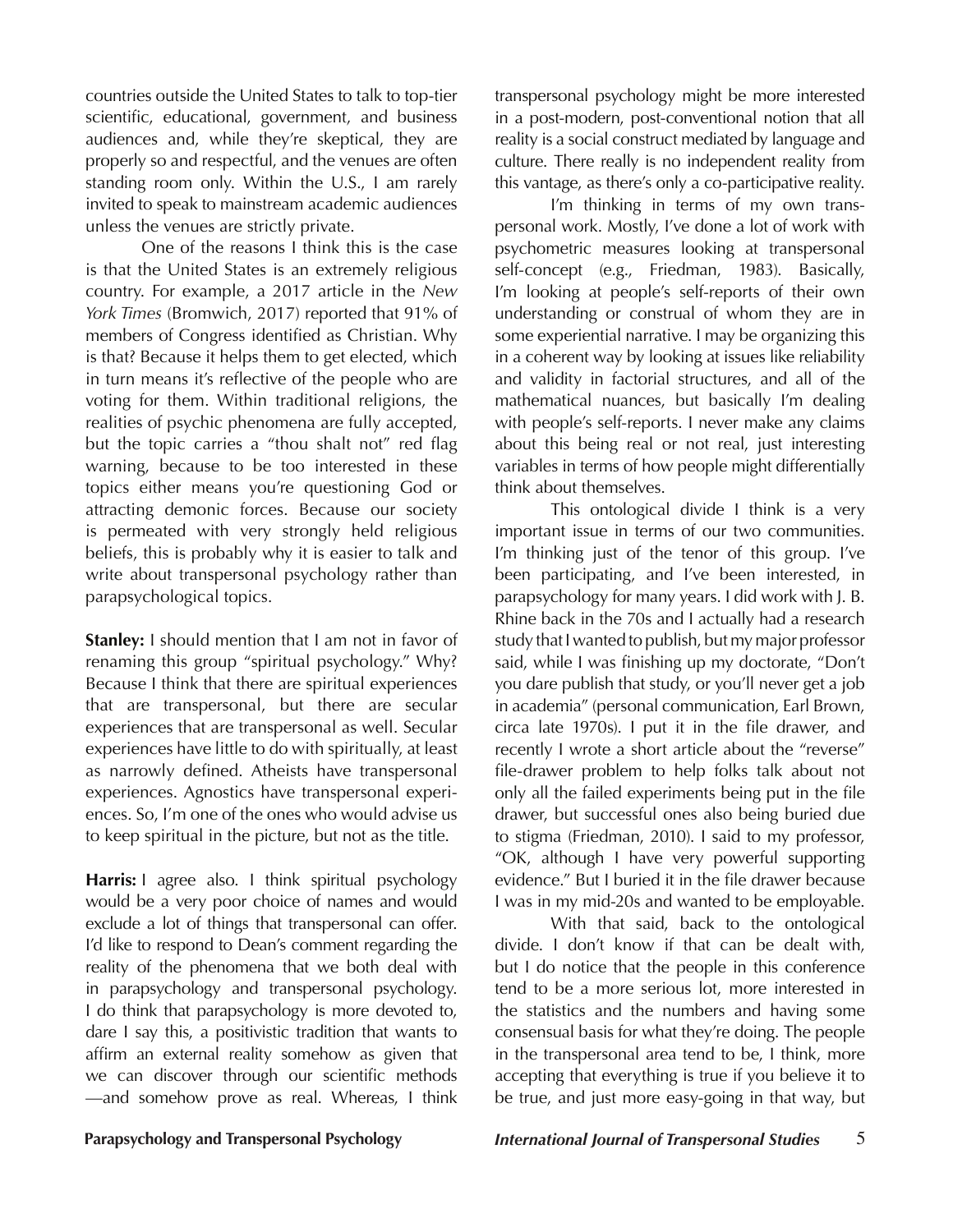also not as grounded. I think those are some of the cultural differences.

**Dean:** Harris is correct that we tend to be more sober and serious because of the nature of the work. Dealing with statistics will do that to you. And also, in the transpersonal conference in Prague, which by the way was the only one I've attended actually so far, I saw lots of young people. The average age there was probably 30, whereas the average age here is more than 30 and quickly getting older. So there's something about that transpersonal psychology that is attracting a younger crowd.

**Harris:** I have one question for you, Dean. I'm curious regarding the issue of power and fascination with power, and how you might react to that in terms of the fear I might say that some of the transpersonal people have about authority and guru abuse. Basically, if you think about showing these powers exist, that the conventional paradigm doesn't limit us and we can do remote viewing anywhere in time and space, that really opens up a lot of scary possibilities in terms of authoritarian governments. I'm curious about your reaction to that.

**Dean:** We're concerned about power because statisticians keep telling us we have to be. (That's a joke only statisticians would love.) But seriously, if you're interested in ontology, as many of us are, then we should be allowed to study anything. If a person has an unusual experience, and that experience turns out to challenge the existing scientific paradigm, then we want to know why. What has science overlooked?

Of course, curiosity is not without risk. Marie Curie was deeply interested in radium, but she didn't realize that it would eventually kill her, or that a better understanding of radioactivity would lead to atomic bombs. In our case, could a better understanding of psychic phenomena lead to the use or abuse of some incredible power? Yes, the risk is certainly there. But does that mean we shouldn't study it? No. I don't think any topic should be off the table. The moment we start to restrict what we should be able to know, that's a slippery slope that can easily lead to a resurrection of medieval dogma.

**Stanley:** This brings up another interesting point for me because I often use the term "transpersonal psychologies" (plural) because in transpersonal psychology there are some pretty heated arguments. Stanislav Grof doesn't agree with Ken Wilber, for example. Ken doesn't always agree with Stanislav. There is also an ongoing debate between Steve Taylor and Glenn Hartelius. Harris knows of some of the other debates going on. Transpersonal psychology is not a unified field. There are several internal divisions and debates. The same can be said in parapsychology, as many of the people in this room well know.

**Harris:** Okay. I'm aware that we want to have some interaction with the group so maybe this is a good time to entertain questions.

**Audience 1:** I'd like to say a word about personal freedom suggested by parapsychological research. Parapsychological research suggests that you can see into the future, or see at a distance. This has been the Buddhist ontology for 2,000 years. In the year 800, Padmasambhava, a great teacher wrote a book that sounds like contemporary parapsychology. The book was called, "Self Liberation Through Seeing With Naked Awareness." Four hundred years later, Longchenpa wrote a book called, "The Basic Space Phenomena," explaining that, if your consciousness is basically outside of space and time, then your consciousness is free of cause and effect, and you'll be able to experience the future and the past. Both of those lead to a sense of personal freedom and spaciousness. There's nothing constrained or journalistic about it at all.

**Audience 2:** First, I'd like to talk about the intersections in parapsychology, transpersonal psychology, and clinical or interdisciplinary psychology, and where this would all come together. These fields are looking at and crossing-over information from many, many different disciplines. Perhaps we can look at how it is that they come together, not just how they are ontologically separate. This next thing that I want to say is that I always keep seeing that human nature is about bringing together three strands. One is our personal history, conditions, conditioning culture,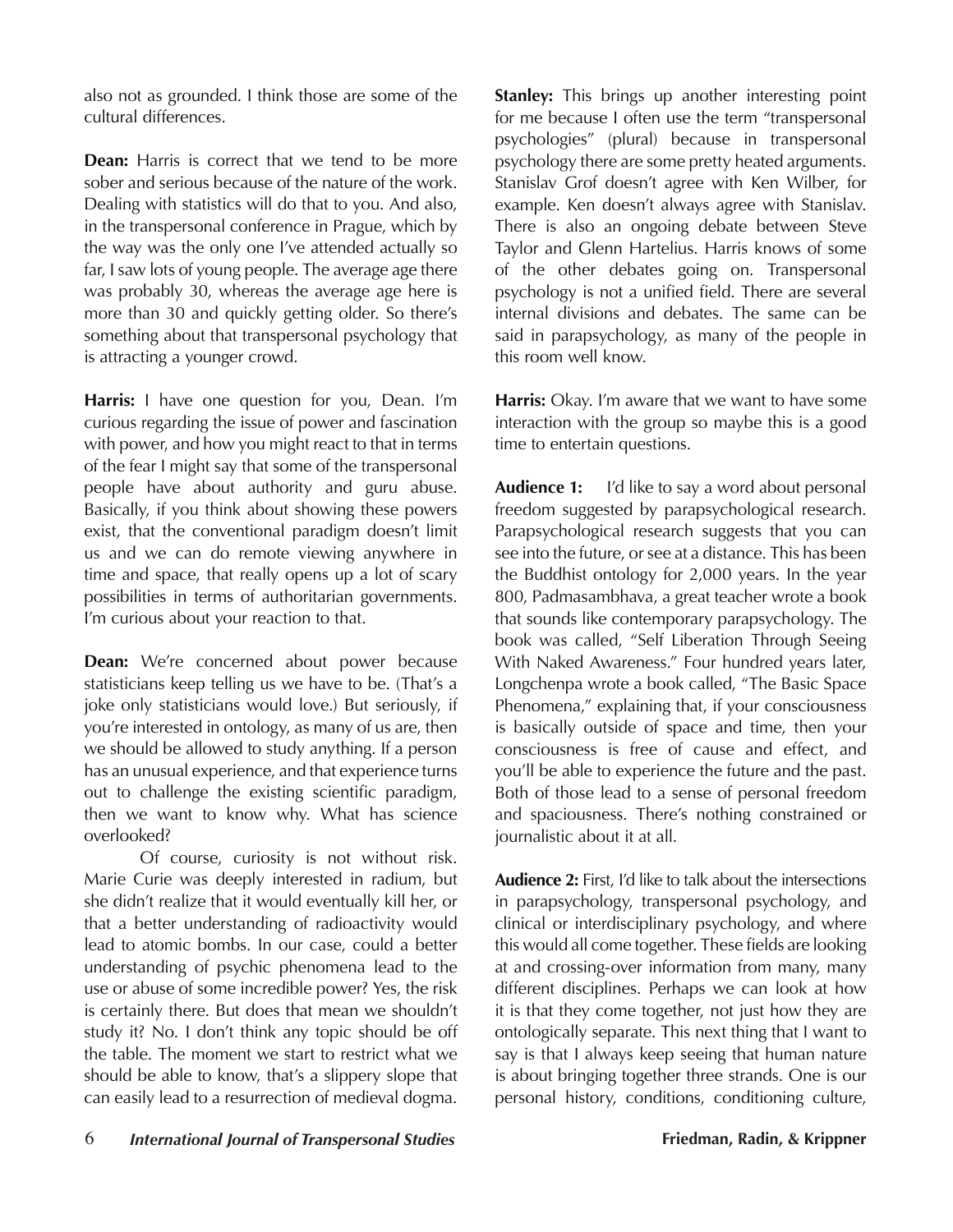background. Another is this transcendent aspect. The third is how information is communicated between these dimensions, which would potentially be a psychic dimension that we all contain within us. Psychic means processing information, whether it's out of time and space or interpersonally. We receive input from the outside world and input from inner experience. Those three are braided together in what I consider in my own work to be clinical parapsychology or transpersonal psychology; it doesn't matter what we call it.

What I see the next step for the field is how do we create a way that we can be in dialogue about the whole picture, not just separate parts. I see parapsychology as offering not so much the issue of power, but answering that question of, so how is this happening in terms of our understanding of our physiology, our universe, of the quantum universe. But it's not really addressing other issues which are especially important, such as what is it to be human. and do these elements and aspects take all of humanity forward, and not just individuals.

**Audience 3:** I just wanted to ask Harris if you think that the self-expansiveness measure that you made a few years ago shows a relationship with transliminality or thin boundaries, because I've not seen the measure make an appearance in parapsychological individual differences studies. I think it's a pretty good measure, a self-qualitative measure to check your expansiveness over your consciousness.

**Harris:** Thank you for that question. As a matter of fact, I have a paper coming out on that with Adam Rock, a parapsychologist from Australia. Some of you might know of his work. I use the two measures together, the transliminality scale and my measure of expansive self-concept. They correlate pretty strongly, but in terms of predicting how people will respond to things like the Tobacyk Revised Paranormal Scale, the self-expansiveness measure actually is more robust in predicting parapsychological beliefs. We're now looking at the actual data.

**Audience 4:** I'm interested in this dialogue because I'm currently writing a paper arguing, if you look at all the world's religions, you see that they all

began with one individual having a non-local consciousness experience. Those people who are charismatic enough to attract people to listen to them have to be resonant with the community to whom they are speaking, because religions arise not from an individual only, but from the collective assent that they're saying something useful.

If you think about religious ceremonies, they all have the same components when you strip the dogma away. That is, there is a place that you gather that becomes the sacred place. and we know from the research that when people hold collective intention in a particular locale that something happens to the locale that is objectively measurable, that there is a statement of affirmation whatever your affirmation is, and then there's a period of dancing, chanting, drumming, singing, whatever, a whole area of neuroscience of neuro-theology that Andrew Newberg and others are doing.

In that process of chanting, dancing, singing, whatever, there is a period where some but not all of the population have the potential to have a non-local consciousness experience witnessed, including speaking in tongues, being possessed by the voodoo God, whatever. When you think of it that way, then religions actually become empirical sciences that develop over time. It all begins with one person having a non-local consciousness experience. I'm curious how you would see transpersonal psychology address that idea.

**Harris:** First, I wouldn't agree totally that all religions have the same aims.

**Audience 4:** I didn't say they have the same aims.

**Harris:** There's something called the perennial philosophy that's very controversial in the transpersonal field. There're folks like Ken Wilber, who no longer affiliates with transpersonal psychology but is still very influential in the movement, who's argued for a framework that he thinks includes all the different religious structures. And then there are other people who are more interested in honoring diversity among the different religions, so to what extent they are similar or dissimilar can be argued. I'm sorry if I misunderstood you, but I heard you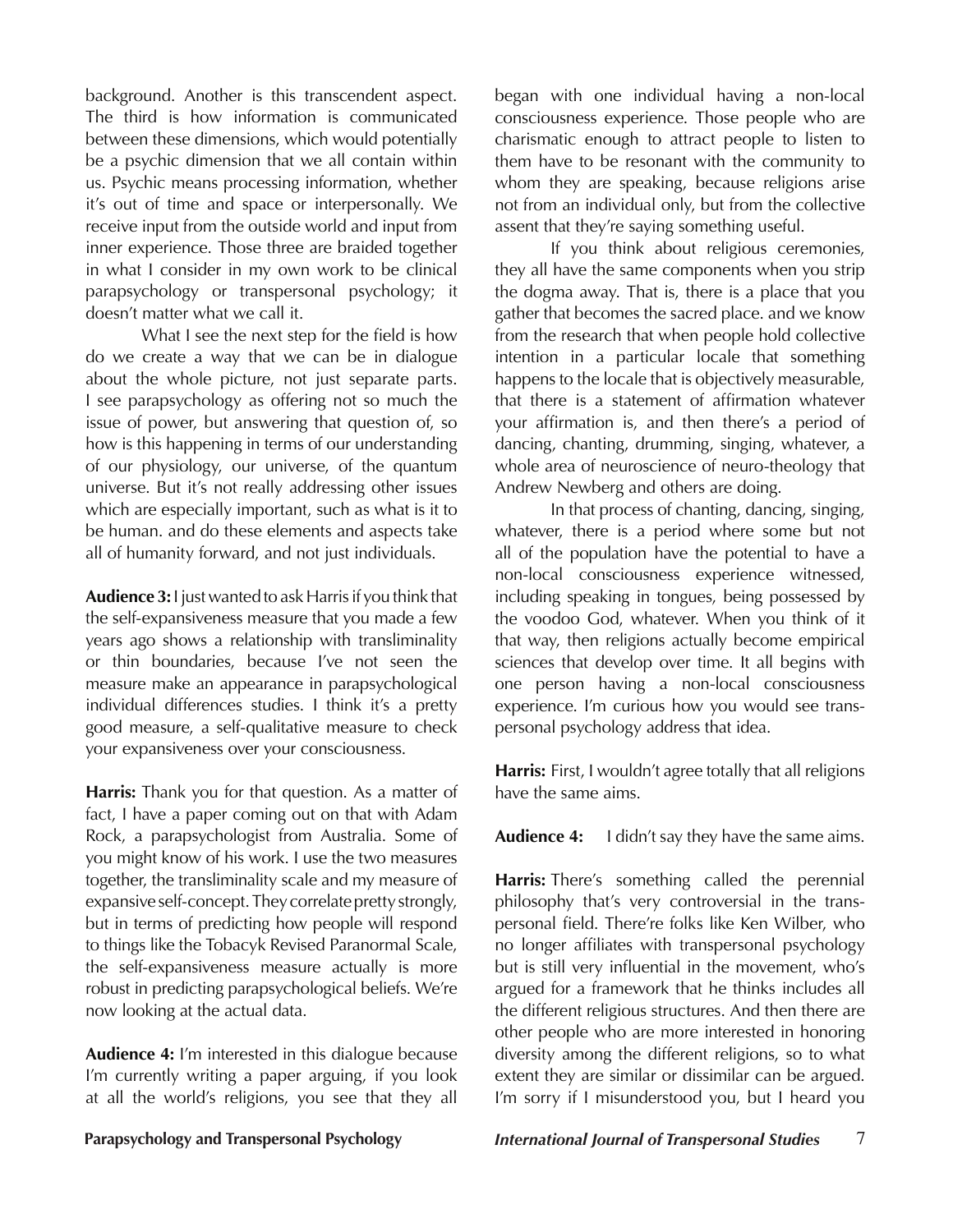were arguing for some commonalities that I think were a little bit stronger than the differences. I'm not taking a position myself here, as I'm just saying that that this is an ongoing argument. With that stated, I do strongly agree that religious systems have developed that are not necessarily empirical, but rather sociocultural technologies for achieving certain types of experiences or for achieving various purposes. I'm thinking, particularly, of some of the meditation systems that have evolved over millennia that have things very well mapped out. They may differ across systems, but within their own cultural milieu, they're very coherent and scientific, almost like what psychology tried to do in its early days with the "introspectionists" like Titchener, but taken to a much more extreme perspective. Looking at generations of meditators refining their experiences and seeing similarities between that and what we would call modern scientific empiricism, yes I think there are a lot of valid comparisons.

**Audience 5:** I'd like to address ethical concerns I have. Jacques Vallee said last night, "We look back 50 years into the past to see 10 years into the future." What if we looked only 100 years into the past? What I would like to propose is that we imagine seven generations or more into the future so that we don't end up destroying ourselves. Related to power, I truly believe that exploring and examining power is an awesome thing, but that we have to be careful that we are not powering over but powering with each other in our world, and using our creative energetics in addition to walk forward with that power.

**Stanley:** Thank you. As some of you know, many Native American tribes say that we need to consider how our actions will influence seven future generations.

**Audience 6:** One observation as far as the conflict between parapsychology and our culture or country, and how it also might affect transpersonal psychology, is that what I see is that often the "celebrity scientists" who are very influential, all seem to have a kind of very easy way of casually dismissing psi in a way that they are never really even engaging with the evidence or acknowledging

it. This seems like a very important source of how it's very difficult to get parapsychology serious attention. I wonder also if this also feeds into issues for transpersonal psychology in the sense that if you're denying, let's say, a foundation or an ontology that might support transcendent realities, then this might cause people to turn away from science. And that could foster a political climate where people are not supporting a lot of the policies or concerns about the planet warming. They then elect politicians who don't seem to be grounded in science very well. It's something that I'm very concerned about – how influential scientists are turning their back on certain things that imply a transcendent reality.

**Dean:** Do you have examples of who those scientists are?

**Audience 6:** I would just say off the top my head Neil deGrasse Tyson, Richard Dawkins, Lawrence Krauss, Steven Pinker, they're all influential "celebrity" scientists. I would be very shocked if they had anything other than a "psi is bunk, religion is ignorance" stance, and I could go on, but those are the ones that mainly come to mind. Sean Carroll is another one.

**Dean:** Do you have an opinion about that, Stanley? Why do mainstream spokespeople for science almost uniformly deny psi?

**Stanley:** Yes, I can give you an example, because I've heard most of these people speak either on television or in person. They are very articulate and they're very, very bright and – as a result -- they make news. The people like Pinker and Dawkins and Tyson are celebrities, and their celebrity status gives what they say a great deal of gravitas. Unfortunately, their gravitas is not in our direction.

### **Dean:** But why?

**Stanley:** Who do we have in the field who is as charismatic and as articulate, and as media savvy as Steven Pinker? I think the closest we have is Dean. He speaks very well, and gets a great deal of media attention.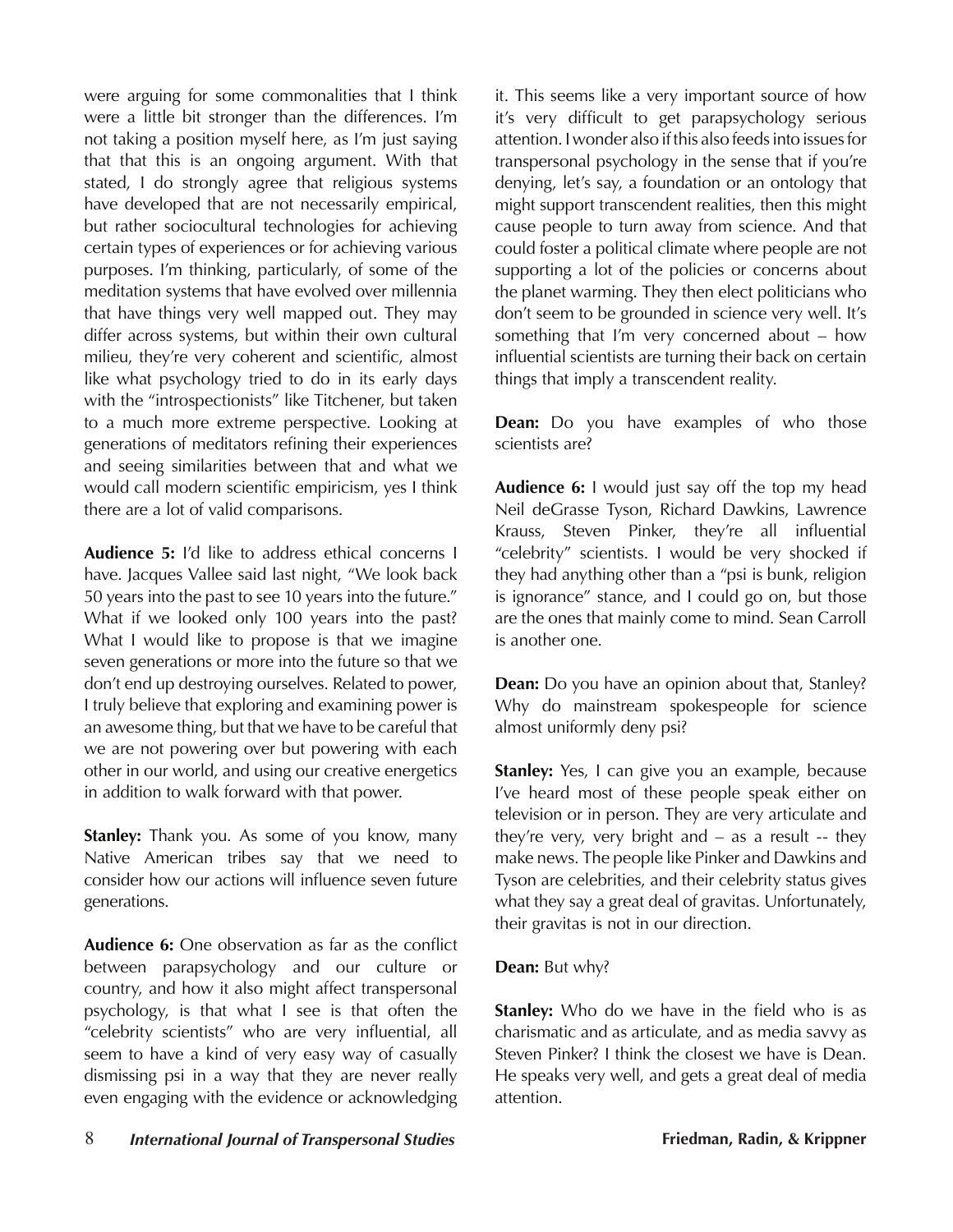**Audience 7:** One observation. If you actually look at people who make the breakthroughs, whether it's in spiritual epiphanies, whether it is in acts of genius, or whether it is in acts of creativity or psychic functioning, you will see that every one of these people begins with a non-local consciousness experience. Descartes had three dreams. Poincaire had a mathematical insight while riding in a carriage. Tesla visualized the electric motor as he was walking across Central Park. Einstein had the breakthrough of relativity while he was whiling away an afternoon. I could go on and on. When you get down to the log of people who actually made substantive changes in science, every time when you get down to the short strokes, what you find out is that they got this insight through a non-local consciousness experience. I can give you hundreds of examples.

**Dean:** That doesn't explain Richard Dawkins.

**Audience 7:** No, he is very charismatic, but that doesn't mean that he is terribly insightful.

**Dean:** Right, but the celebrity scientists are only celebrities because the media are paying attention to them.

**Audience 7:** No, I'm not arguing that. I'm just saying that we need to differentiate between charismatic individuals who command media attention and the people who make the real breakthrough insights that changed the course of history.

**Audience 8:** Thank you for this panel. In the 1990s, I was involved in transpersonal psychology, and attended their conferences (not the naked ones). But more recently, I've been involved with the energy psychology folks and ACEP, which is the Association for Comprehensive Energy Psychology. Dean has presented at a few of their conferences. I see a lot of similarities and overlap, and since you are all interested in increasing numbers and exposure, I wonder how you would feel about opening the dialogue to include the energy psych folks. A lot of people associate energy psychology with just the tapping or EFT, and that is not the case. It's a much broader focus.

**Dean:** Within energy psychology, most of the practitioners I've talked to admit in private that it works just as well at a distance as it does closeup, in which case it's clearly a parapsychological phenomenon. My dream is a kind of Congress of at least eight or nine different groups, all of which are in the same space. I'm also thinking of psychotronics. In psychotronics, they're dealing with techniques like radionics, pyramid power, and all sorts of strange things. Many of them have already gone to the point where they say, "We don't care about the existential debates, we're accepting that there are strange things that really do happen. We're using methods to try to understand them in a practical way."

If I survey the parapsychological community, a lot of people might say they're crazy, but every group points to other groups and says we don't want to have anything to do with them. This is even true for groups interested in UFOs and other kinds of contact experiences. The raw experience that people report is, in many cases, very, very similar. But there's social pressure to carve out our little spaces where we can feel comfortable. There are people in mainstream neuroscience who will point fingers at people in an adjacent academic field and say, "Well, those people are nuts. We're using the EEG in the right way and they're using it in the wrong way. They have crazy red colored electrodes and we have the proper blue electrodes." It's simply human nature to find people who think exactly like you do, and form support groups. I don't know how to fix that problem, but I tend to be more inclusive, and I'd rather be under a big umbrella with lots of people with different ideas.

**Stanley:** I should mention that what you're suggesting is something we've already done. For one example, Harris and I are co-editors of the *Advances in Parapsychological Research,* volume 9 (Krippner, Rock, Beischell, Friedman, & Fracasso, 2013), and there is a chapter on energy medicine by David Feinstein. So we *have* reached out to that community.

**Harris:** I also want to mention that a lot of the divisions come merely from history. Movements arise from grassroots and now, as they're maturing,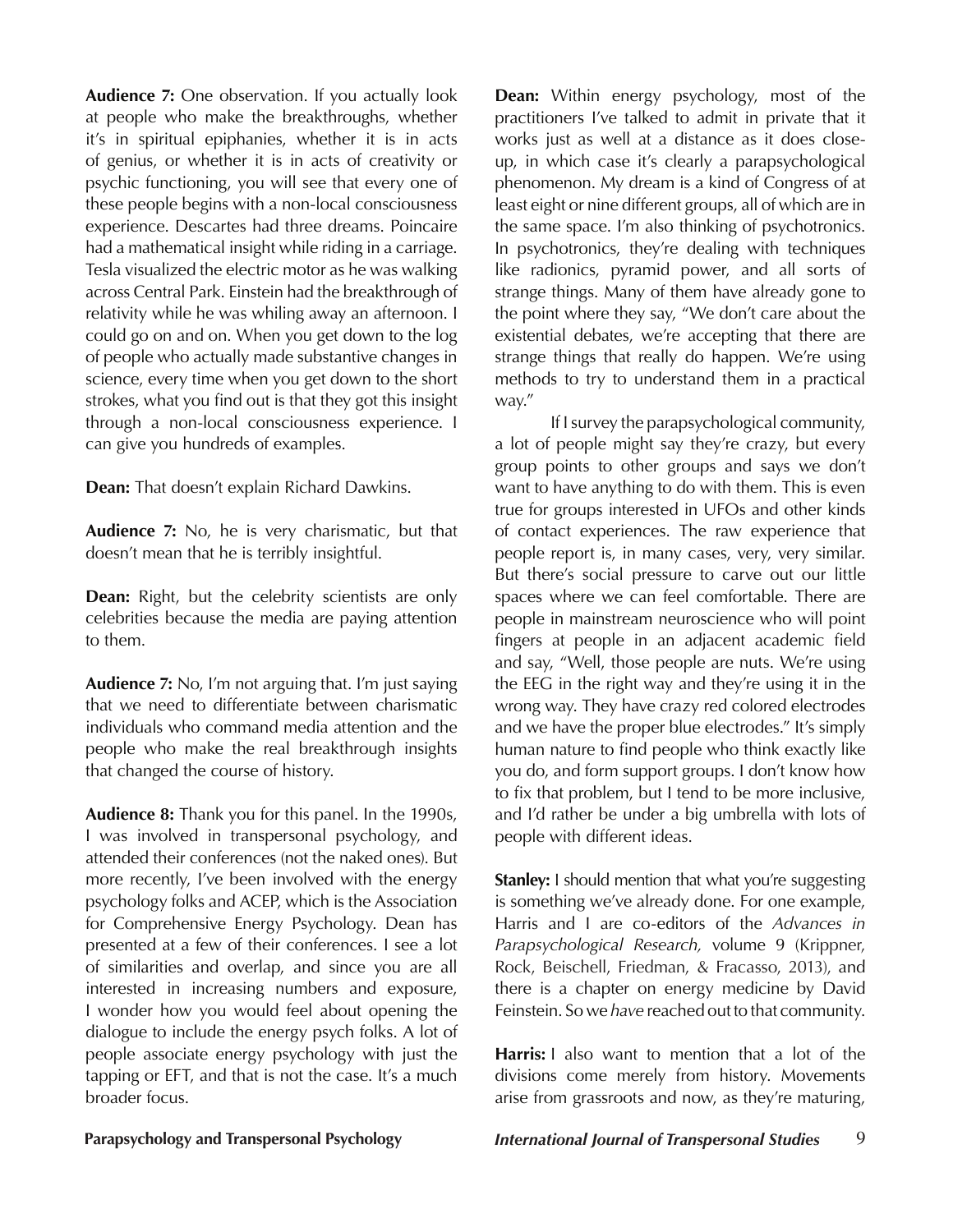maybe we can look outside of our little silos and say, "Hey! We really are doing almost the same thing as that other group in a different silo. How can we organize for mutual betterment?" But it would take energy and people with commitment to bridge those divides, and also how broadly would we cast the net? I'm sure there are people who would say, "Oh! That group is has too many cranks or is too much airy fairy." I think we would be a more powerful social movement if we could somehow grow in ways like that.

**Audience 9:** I just had a personal reflection about parapsychology. I was very much a materialist physicist and, in midlife, I started to come to parapsychology. I always say to myself, "Wow, that was a journey." There is this aspect that's really particular to parapsychology—if you get into it you're going to get into the washing machine and then the spin cycle goes pretty fast. That's because I'm very interested in talking with people who've been through this wash before, who are in a similar situation where they had an established view, and then there's some curiosity, and then there's a question as to whether you're going to get into this journey or not. It's a long process. It's a kind of thing that I would talk to somebody privately at some point, and certainly not right off the bat.

But there's something in parapsychology that's transformative if you come into it. Quantum mechanics is the same way if people really get into it. Something inside has to break in order to say, "Okay! That's the way it is." These great stories about Heisenberg and Bohr having conversations late at night, and Heisenberg is the young guy but he's the guy who is figuring it out. At some point, he just breaks down crying, not because he's being badgered by Bohr but because just everything is just falling apart and becoming clear at the same time. It's just a big personal thing that happens to us.

**Audience 10:** I think Harris asked why is there so much rejection of psychic phenomena by mainstream science, and the answer is that psi disagrees with quantum mechanics. So standard science is violated by psi, and this causes people to fight back. I think it's pretty simple, and all that's really needed is for this community to welcome folks like me to come and test these ideas. We should work together and not think of it as mainstream science rejecting psi, but let's work together to figure out. I think that's the reason why there is this conflict.

**Harris:** I'd like to respond to that by saying I think the implications for the conflict are a lot more profound. The sorts of things that this group is discovering, uncovering, and constructing is very threatening. I think that has to be recognized, and its implications are revolutionary. I think the moral aspect of it has to be taken into consideration, and not to suppress new knowledge acquisition, but to realize the power that's in this stuff.

**Audience 11:** Who do you think it's threatening to? You said a number of times we're interested in power, constraining people or threatening them. Who's being threatened?

**Audience 12:** The quantum physicists are being threatened because psi violates quantum physics. Psi violates quantum mechanics, so we've got a controversy and we should work together to get it straightened out.

Harris: I agree with that, but I think that that's a very small community. I think the fundamentalist religious community is extremely threatened, and they control the politics of our country right now. Beyond that, just the whole social order is based on certain assumptions about reality. If these assumptions shift in a widespread way, the implications are profound, and they won't necessarily lead to good outcomes, in my opinion. One of my interests in this area is for us to see ourselves in larger, more expansive ways, and to be able to evolve to what I think are higher capacities. But I also think it's putting us in jeopardy in a lot of ways as well, so it has to be done very thoughtfully.

**Dean:** Okay, last comment.

**Audience 13:** Thank you. I am a medium and I came to this gathering because I've been receiving, what I think, is scientific information. I've listened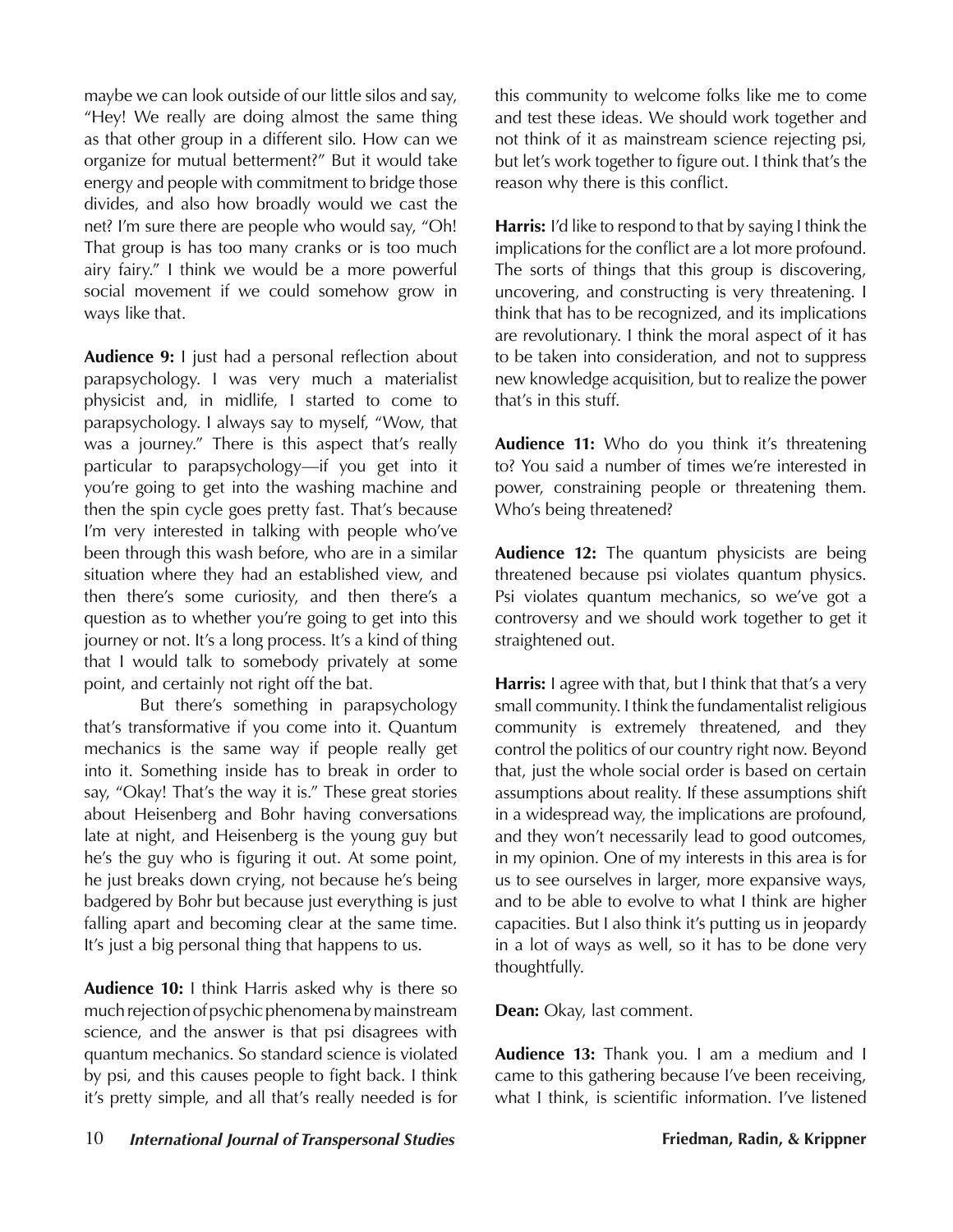and I've learned a great deal, but you guys seem to be missing the fun part. I think that's why you need the transpersonal. One piece of advice I would give is that there are a lot of people out there who are really interested in these abilities. I've done readings professionally for 40 years. I never had to advertise, I never had to do anything because even the skeptics having a reading, or a husband coming to one of my talks because he was made to show up by their wives, suddenly has a new path for themselves that they hoped was there, something that gave them guidance and hope. If I were to only rely on numbers for them, they probably would walk away and think I was crazy, but it's the opposite.

There are a lot of people in the United States who are interested in this issue from a spiritual point of view, and that happens because, if you are dealing with what is beyond us, you will follow that path. The power that a lot of people worry about is like, "Oh! What if this gets into the wrong hands." Well, we all have the ability, but what we do with it, of course, is important. The spirituality, if you're going that path as well, gives you a lot of moral guidance. You can't miss it as you move along that. I cannot do this work if I can't trust what I'm getting, and I cannot help anyone if I was afraid of what would happen.

I think the thing you need to work on is you've got to put transpersonal and spirituality and mysticism together with your facts and figures. The other thing I've seen is great difficulty that you're having is narrowing down such a big area of humanity. Our humanness is equipped with this ability or these abilities. To try to make these abilities perform for you, I'm sorry but it was a little bit of trying to put something in too small of a container. I think you need to allow yourselves to get your information to the public, and I don't think a journal is enough, because that stays within your realm.

**Stanley:** I think we're going to have each of our panelists, make a final statement.

**Dean:** Final statement.

**Stanley:** Well, I'll end on a little note of humor and irony. The American Psychological Association (APA)

meets in just a few days in San Francisco. As you may know, Etzel Cardena's (2018) marvelous article on parapsychology was featured in the *American Psychologist*. It was hard getting it accepted, but it made it—and it is excellent. Also, one of the APA journals, *Psychology of Consciousness* has a special issue on precognition, and the *Skeptical Inquirer* wrote an editorial saying, in effect, isn't it a shame how APA has deteriorated. They're publishing the book *Transcendent Mind* (Barušs & Mossbridge, 2017). They're letting these parapsychological articles into their journals. They went on to say that psychology's only hope now is the Association for Psychological Science (APS). Our hope now is with APS, not APA. Well, I hate to tell them this, but some years ago I chaired a session on parapsychology at APS. Stephan Schwartz was there, and several other parapsychologists were there. We got no critical comments and we had standing room only. So the skeptics won't like it, but even APS may be going down the drain. Thank you all for coming. Thank you for your participation.

**Harris:** [Silent gesture as his final "non-word" to end the panel]

#### **References**

- Bem, D. J. (2011). Feeling the future: Experimental evidence for anomalous retroactive influences on cognition and affect. *Journal of Personality and Social Psychology, 100*(3), 407-425. https:// doi.org/10.1037/a0021524
- Bromwich, J. (2017). The new congress is 91% Christian. That's barely budged since 1961. *New York Times*, January 3. Retrieved from https:// www.nytimes.com/2017/01/03/us/politics/ congress-religion-christians.html
- Cardeña, E. (2018). The experimental evidence for parapsychological phenomena: A review. *American Psychologist, 73*(5), 663-677. http:// dx.doi.org/10.1037/amp0000236
- Friedman, H. L. (2018). Transpersonal psychology as a heterodox approach to psychological science: Focus on the construct of self-expansiveness and its measure. *Archives of Scientific Psychology, 6*, 230–242. http://doi.org/10.1037/arc0000057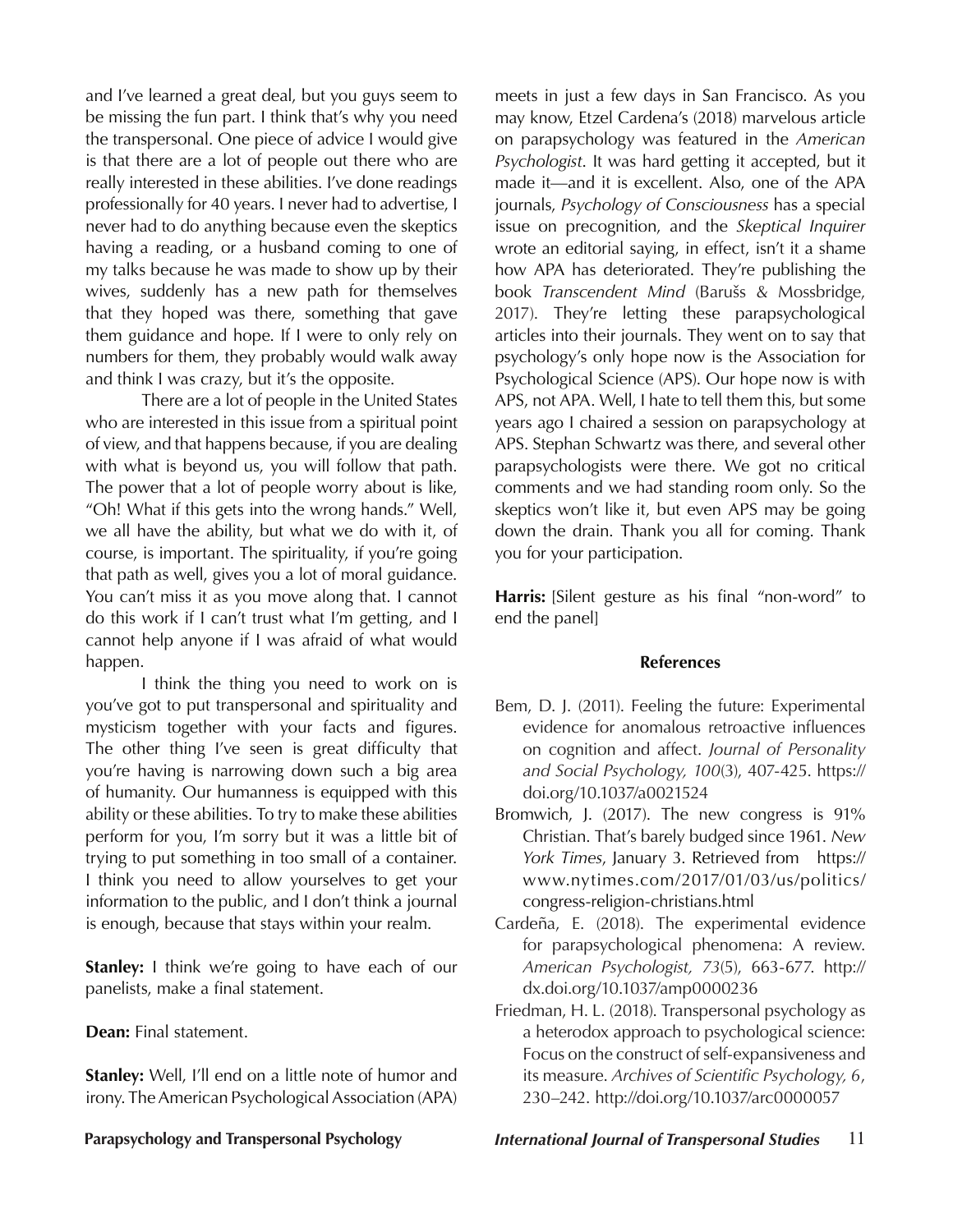- Friedman, H. (2010). Parapsychology studies [research Letter]. *EXPLORE: The Journal of Science and Healing. 6*(3), 129–130. https://doi. org/10.1016/j.explore.2010.03.003
- Friedman, H. (1983). The Self-Expansiveness Level Form: A conceptualization and measurement of a transpersonal construct. *The Journal of Transpersonal Psychology, 15,* 37–50.
- Friedman, H., & Hartelius, G. (Eds.). (2015/2013). *The Wiley-Blackwell handbook of transpersonal psychology*. John Wiley & Sons. https://doi.org/10.10 02/9781118591277
- Krippner, S., Rock, A., Beischell, J., Friedman, H., & Fracasso, C. (Eds.). (2013). *Advances in parapsychological research*, Volume 9. McFarland.
- Krippner, S., & Friedman, H. (Eds.). (2010). *Debating psychic experiences: Human potential or human illusion?* Praeger.
- Krippner, S., & Friedman, H. (Eds.). (2009). *Mysterious minds: The neurobiology of psychics, mediums, and other extraordinary people.* Praeger.
- Radin, D. (2018). *Real magic.* Random House.
- Tart, C. (2004). On the scientific foundations or transpersonal psychology: Contributions from parapsychology, 36(1), 66–90.
- Tart, C, (1975). *Transpersonal psychologies.* Harper & Row.
- Tobacyk, J. J. (2004). A revised paranormal belief scale. *International Journal of Transpersonal Studies, 23*(1), 94–98. http://doi.org/10.24972/ ijts.2004.23.1.94

### **Author Note**

This is the recorded transcript, slightly modified for a written format with selected reference citations added, of a panel presented at the 61st Parapsychology Convention in Petaluma, CA, USA held on August 5, 2018 and titled, "Parapsychology and Transpersonal Psychology in Dialogue." Correspondence should be directed to the first author at harrisfriedman@hotmail.com

### **About the Authors**

Harris Friedman, PhD, is Research Professor of Psychology (Retired) at University of Florida, and currently supervises doctoral dissertations as Associated Distinguished Professor of Integral and Transpersonal Psychology at the California Institute of Integral Studies. Starting September, 2019, he will be Visiting Scholar at Harvard University. He received his PhD in Clinical Psychology at Georgia State University, holds Diplomas both in Clinical Psychology and in Organizational and Business Consulting Psychology from the American Board of Professional Psychology, and is a Fellow of both the American Psychological Association and Association of Psychological Science. He is past President of the International Transpersonal Association and current Co-president of the Association for Transpersonal Psychology, as well as serves as the Senior Editor of the *International Journal of Transpersonal Studies* and as the Associate Editor of both the *Humanistic Psychologist* and the *Journal of Humanistic Psychology*. With more than 200 scholarly publications, his most recent books include *Transcultural Competence: Navigating Cultural Differences in the Global Community* (2015; American Psychological Association), *The Praeger Handbook of Social Justice and Psychology* (2013; 3 volumes), and the *Wiley-Blackwell Handbook of Transpersonal Psychology* (2015/2013).

**Dean Radin, Ph.D.,** is Chief Scientist at the Institute of Noetic Sciences and Associated Distinguished Professor at the California Institute of Integral Studies. He earned an MS in electrical engineering and a PhD in psychology from the University of Illinois, Urbana-Champaign. Before joining the research staff at IONS in 2001, he held appointments at AT&T Bell Labs, Princeton University, University of Edinburgh, and SRI International. He is author or coauthor of hundreds of technical and popular articles, four dozen book chapters, and four popular books: *The Conscious Universe* (1997)*, Entangled Minds* (2006), *Supernormal* (2013), and *Real Magic* (2018). He is current president of the Parapsychological Association.